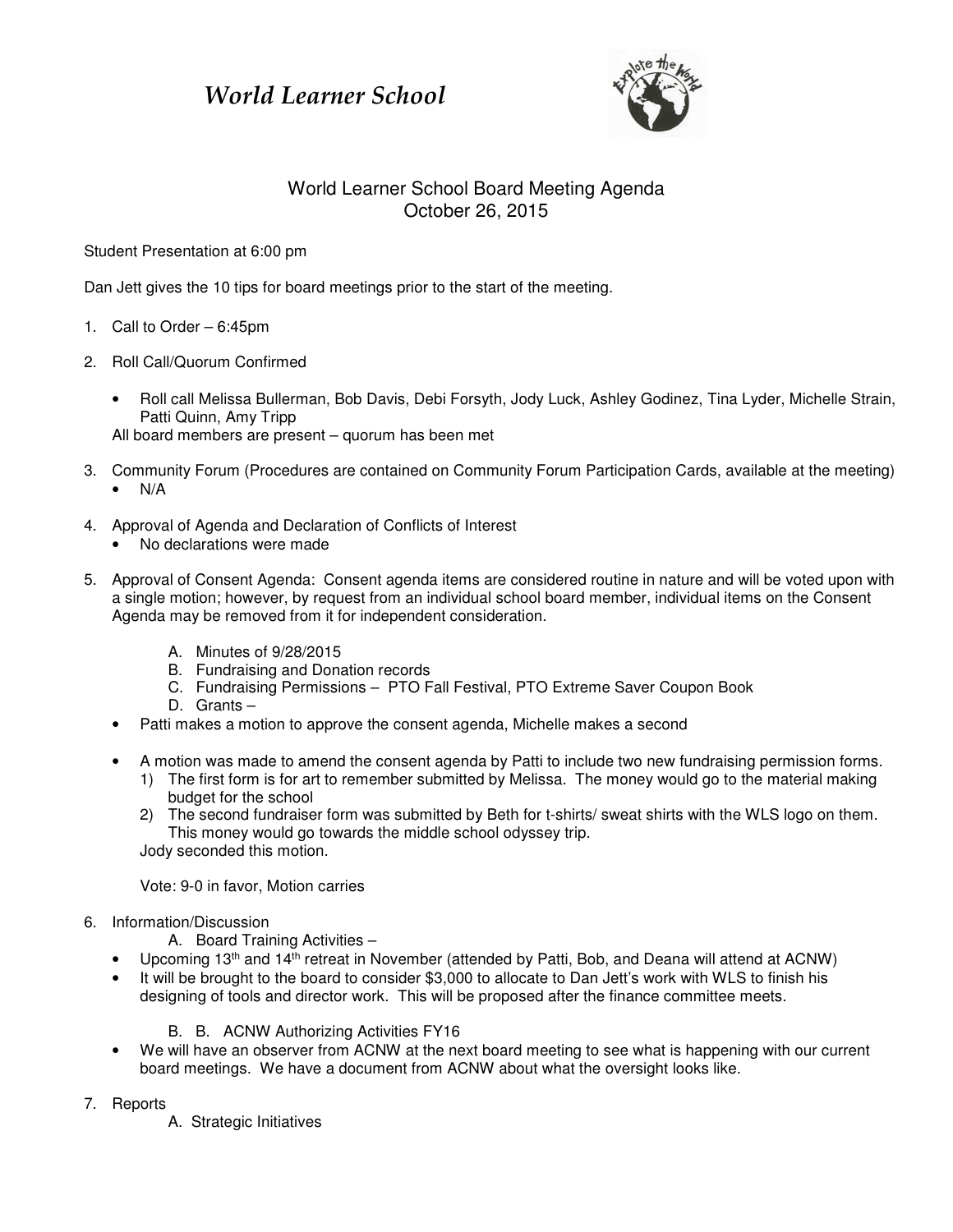- Patti and Deana have put information out about the next Hot topic (November  $23^{rd}$ , before the next board meeting 5:30-6)
	- B. Director's Report
		- i. Monthly Enrollment Report
- 4 additional placements have been made to WLS, however we are still below 214. The budget will need to be revised. We will be losing two more students this week due to moving away. Enrollment meetings have begun, so hopefully this will add to the waiting list.
	- ii. Academic Dashboard
- Reported by Deana- this I the updates of lessons and work going on at WLS
	- C. Committee Reports (none expected at this meeting)
- No committees at this point
- 8. Action Items
	- A. Financial Report for September 2015
	- Tina made a motion to approve the financial report for September 2015, Jody made a second. Dan Jett provided "what to look for" with regards to board financial information Vote: 9-0 in favor, Motion Carries
		- B. Personnel Employment Agreements: Mitra Rahimi, Martha Galvan, Allison Sherman, Randi Shapiro
	- Motion made to approve contracts for the people listed above by Jody, Patti made a second Vote 9-0 in favor, motion carries
		- C. Policies: First Reading
			- 521 Finance and Cash Management (brand new due to audit)
			- 552 Purchasing- (was called fixed asset prior, now has a new name)
			- 518 Fixed Asset (now called fixed asset policy- changed the second sentence about annually)
			- 616 Employee Leave of Absence (combines many polices into 1, from statutory regulated

procedures)

- 441 Mandated Reporting (need to review this one annually- no changes)
- 465 Technology Use (need to review this one annually- no changes)
- 569 Travel Expenditures (policy has not been in existence, come from the audit, outlines the

process for travel reimbursement

- Motion was made to accept these as a first reading- these will come back to the board for a second reading next month. Motion was made by Tina, and a second was made by Amy Vote: 9-0 in favor of the motion, Motion carries
	- D. Policies: Second Reading
		- 115 Director Succession Policy
		- 114 Director Job Description, Goal Setting, and Evaluation Policy
- Motion was made to accept the policies following the second reading by Patti, a second was made by Jody. Discussion: to amend 115 by Dan Jett. Currently the job description is blank, the board would like to have Dan Jett add a description of why it is blank on the document.

Vote to approve both policies as written: 0-9 in favor (opposed: Melissa, Bob, Debi, Jody, Ashley, Tina, Michelle, Patti, Amy), The Motion does not carry.

- Motion was made to table 115 until the Nov 23rd board meeting by Patti, Tina made the second. Vote 9-0 in favor, motion carries
- Motion was made to accept policy 114 as written by Patti, seconded by Tina. Vote: 9-0 in favor, motion carries

Ashley left the meeting at 7:30 pm

E. Committee Structure for Finance